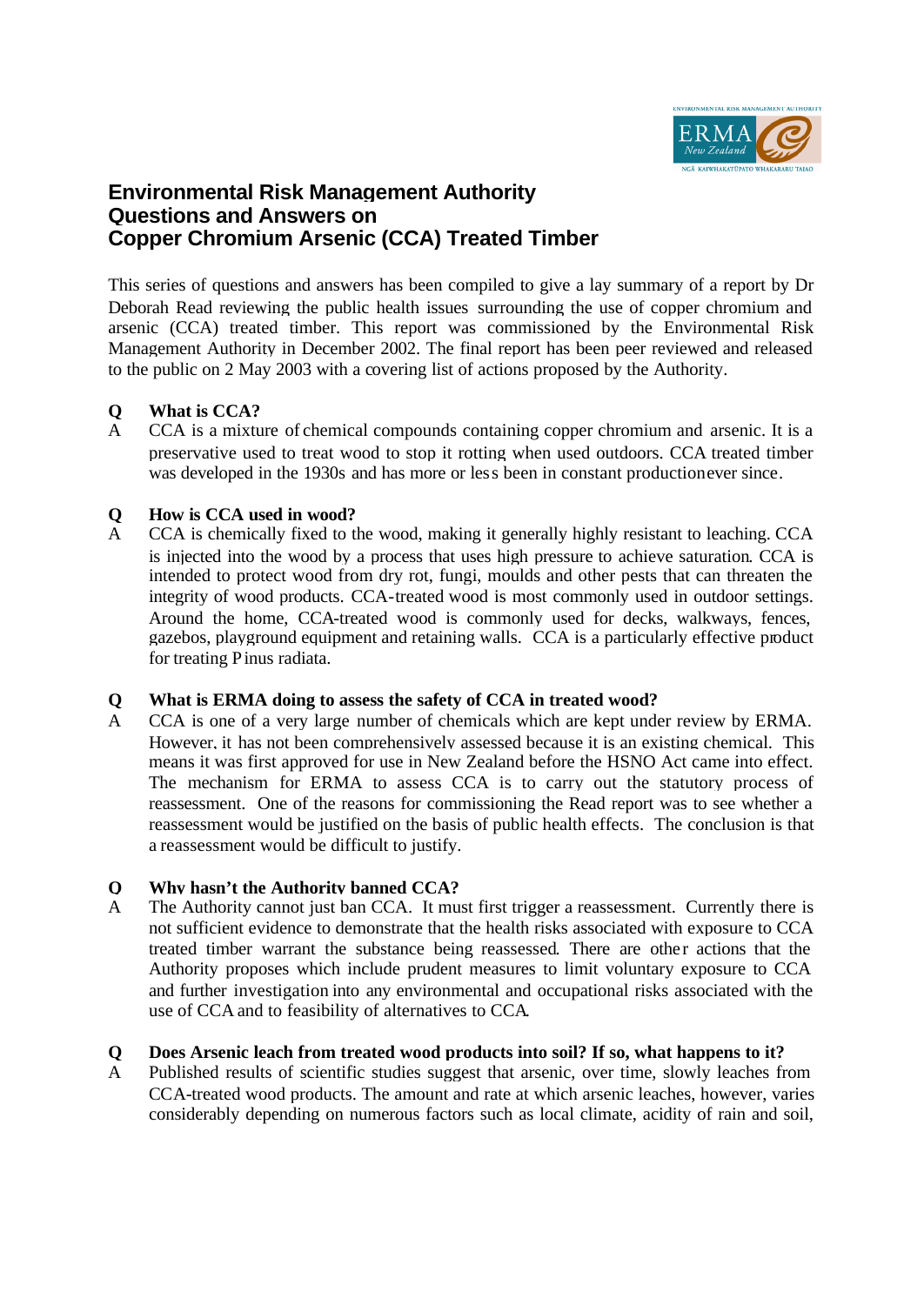age of the wood product, and how much CCA was applied. Some chemicals may also be dislodged from the surface of the wood upon contact with the skin, particularly on newly treated timber.

### **Q What risks does Arsenic pose to human health?**

A Arsenic is a known human carcinogen and is acutely toxic. However, in relatively low concentrations it already exists naturally in the environment. When estimating the potential risks that a chemical may pose, one must consider two factors: toxicity and exposure. Toxicity is described as the harmful effects that the chemical may cause, and this is often dependent on the amount or dose received. Exposure is the dose received, typically orally or through contact with the skin, or by inhaling, over a certain period of time. Thus, the degree of risk of toxic effects is dependent on both toxicity and exposure.

### **Q Does CCA treated wood present any health risks to me or my family?**

A Based on currently available evidence ERMA has concluded that CCA-treated wood does not pose any significant risk to the public. Nevertheless, arsenic is a known human carcinogen and, thus, it would be prudent to avoid unnecessary exposure to arsenic.

### **Q Is Arsenic present in the environment from other sources?**

A Arsenic is a chemical element and is a natural constituent of the Earth's crust. It occurs naturally in rocks and soil, water, air, and plants and animals. When in the natural environment, arsenic usually binds to other molecules, such as those found in soils, and does not tend to travel very far. Arsenic can be released into the environment through natural occurrences such as volcanic activity, erosion of rocks, and forest fires, or through human actions.

# **Q What precautions should be taken when working with CCA?**

- A Certain activities can facilitate the release of inorganic arsenic, so people working with CCA-treated wood should take a number of precautions, as follows:
	- ß Saw, sand, and machine CCA-treated wood outdoors. Wear a dust mask, goggles, and gloves.
	- Clean up all sawdust, scraps, and other construction debris thoroughly and dispose of in the trash (i.e., municipal solid waste). Do not compost or mulch sawdust or remnants from CCA-treated wood.
	- ß Do **not** burn CCA-treated wood, as toxic chemicals may be released as part of the smoke and ashes.
	- ß After working with the wood, wash all exposed areas of your body, especially the hands, thoroughly with soap and water before eating, drinking, toileting, or using tobacco products.
	- Wash your work clothes separately from other household clothing before wearing them again.

These precautions will reduce your exposure from inhaling or ingesting sawdust, protect your eyes from flying particles, and prevent exposure to toxic smoke and ash.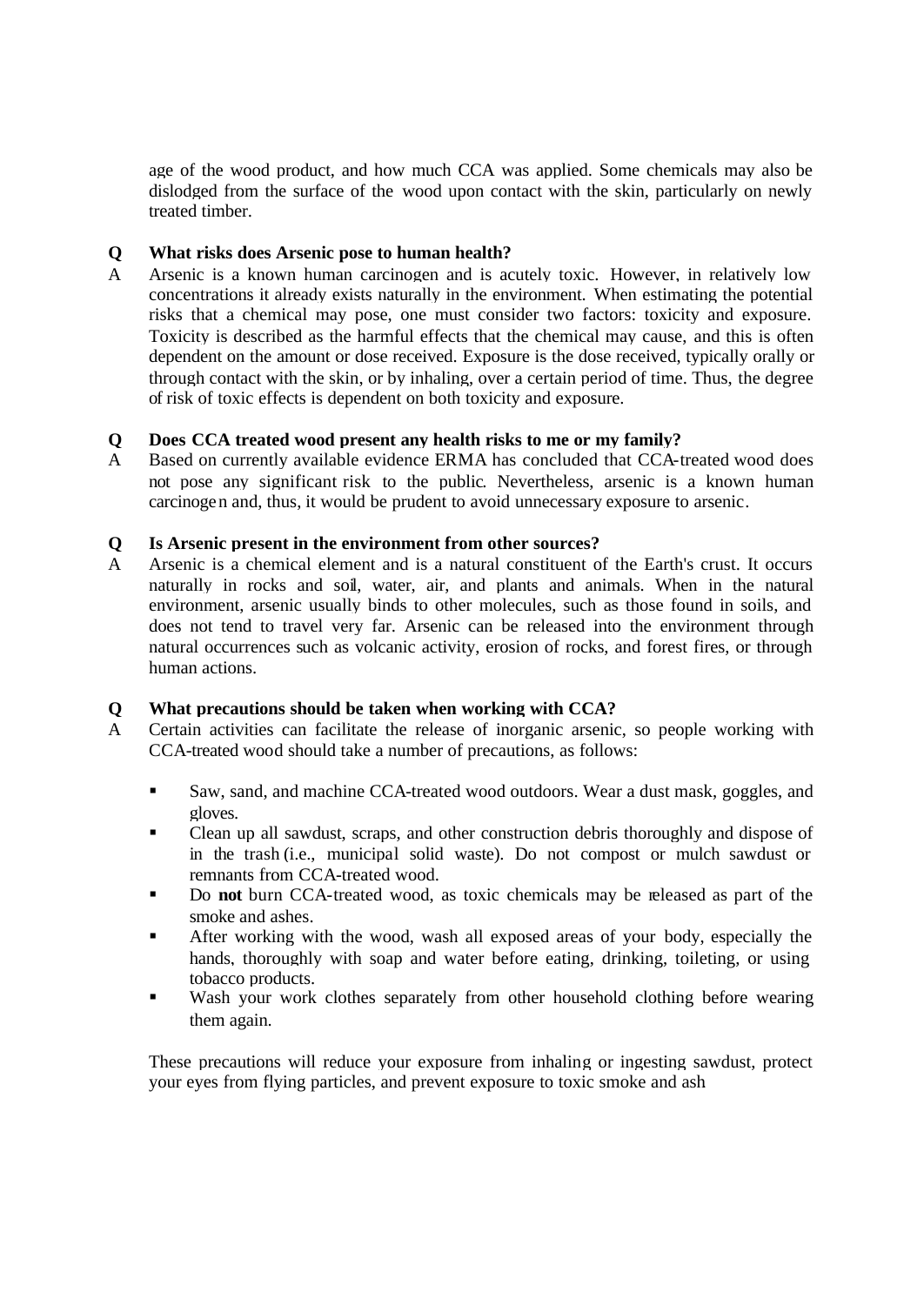# **Q How should I use CCA treated wood?**

A CCA-treated wood is used in a variety of outdoor structures including fences, posts, decks, and gazebos. While there is no evidence of adverse effects from such uses, it is inadvisable to use it where routine contact with food or animal feed can occur. Neither is it advisable to use CCA-treated wood for cutting boards, counter tops, bee hives, compost, mulch, or structures or containers for storing human food or animal feed. Furthermore, since some animals like to eat wood, CCA-treated wood should not be used where animals can chew on the treated wood.

# **Q What steps can parents take to reduce their families' potential exposure to CCA?**

- A As a responsible parent, you manage a wide range of risks in your child's environment. Here are some common sense tips for minimizing unnecessary exposure to CCA:
	- ß Treated wood should **never** be burned in open fires, stoves, fireplaces, or residential boilers.
	- ß Always wash hands thoroughly after contact with any wood, especially prior to eating and drinking.
	- ß Food should not come into direct contact with any treated wood.
	- ß Precautions should be taken to wear protective gear when working with CCA-treated wood.

# **Additional measures that may be taken include the following:**

- **•** Apply a coating product such as paint or polyurethane (see below) to pressure-treated wood on a regular basis. Some studies suggest that this can reduce the amount of CCA that leaches from treated wood.
- When conducting new construction or repairs, consider the range of alternatives to CCA-treated wood. These alternatives include both non-arsenical chemical wood preservatives, as well as other woods and non-wood products. Consult your local home improvement store for more information about available alternatives.

# **Q How can I tell if my deck has been constructed with CCA treated wood?**

A Freshly treated wood, if not coated, has a greenish tint, which fades over time. As a practical matter, CCA has been the principal chemical used to treat wood for decks and other outdoor uses around the home. Generally, if your deck has been constructed with radiata pine, then most likely the deck was constructed with CCA-treated wood. Alternatively, if you know who constructed the deck, you may want to call and ask.

### **Q Should I replace my CCA-treated deck or other structures including playground equipment?**

A ERMA does not recommend that consumers replace or remove existing structures made with CCA-treated wood or the soil surrounding those structures.

# **Q What types of coatings are most effective?**

A While available data are very limited, some studies suggest that applying certain penetrating coatings (e.g., oil-based, semi-transparent stains) on a regular basis (e.g., once per year or every other year depending upon wear and weathering) may reduce the migration of wood